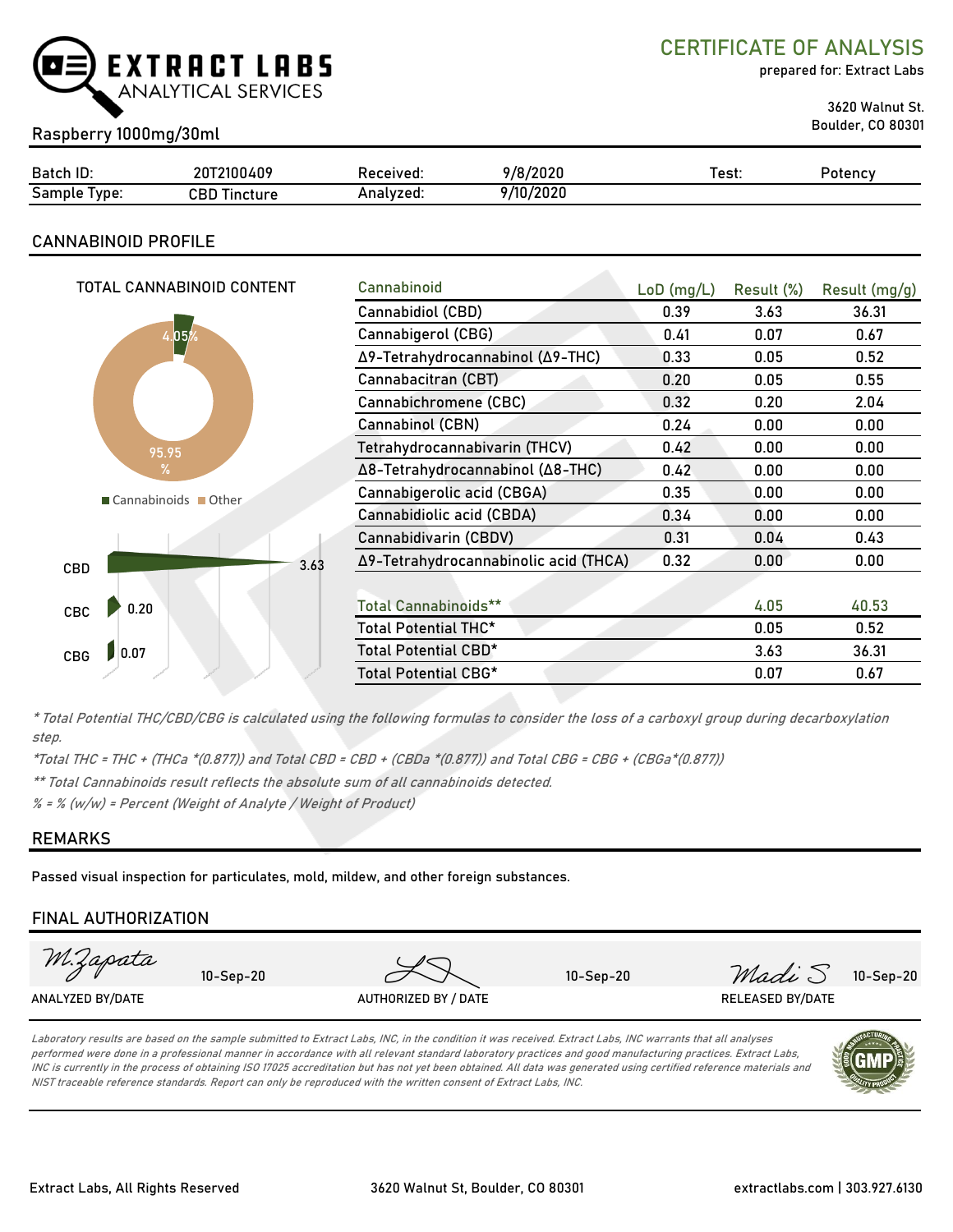

CERTIFICATE OF ANALYSIS

#### prepared for: EXTRACT LABS *1756 38TH ST.*

*BOULDER, CO 80301*

## CBD Raspberry 1000mg/30ml Tincture

| <b>Batch ID:</b> | 20T2100409                    | Test ID: | T000095031                        |
|------------------|-------------------------------|----------|-----------------------------------|
| Reported:        | 12-Sep-2020                   | Method:  | Edible - Test Methods: TM05, TM06 |
| Type:            | Edible                        |          |                                   |
| Test:            | <b>Microbial Contaminants</b> |          |                                   |
|                  |                               |          |                                   |

# MICROBIAL CONTAMINANTS

| Contaminant                    | Result (CFU/g)* |
|--------------------------------|-----------------|
| <b>Total Aerobic Count**</b>   | None Detected   |
| <b>Total Coliforms**</b>       | None Detected   |
| <b>Total Yeast and Molds**</b> | None Detected   |
| E. coli                        | None Detected   |
| <b>Salmonella</b>              | None Detected   |
|                                |                 |

*\* CFU/g = Colony Forming Unit per Gram*

\*\* Values recorded in scientific notation, a common microbial practice of expressing numbers that are too large to be conveniently  *written in decimal form.*

*Examples: 10^2 = 100 CFU 10^3 = 1,000 CFU 10^4 = 10,000 CFU 10^5 = 100,000 CFU*

#### NOTES:

TYM: None Detected Total Aerobic: None Detected Coliforms: None Detected Free from visual mold, mildew, and foreign matter

# FINAL APPROVAL

Robert Belfon  $\mathscr{A}$   $\mathscr{A}$  Ben Minton 12-Sep-2020  $\sqrt{2}$   $\sqrt{2}$  12-Sep-2020  $5.03 \text{ PM}$  10:28 PM

PREPARED BY / DATE APPROVED BY / DATE

*Testing results are based solely upon the sample submitted to Botanacor Laboratories, LLC, in the condition it was received. Botanacor Laboratories, LLC warrants that all analytical work is conducted professionally in accordance with all applicable standard laboratory*  practices using validated methods. Data was generated using an unbroken chain of comparison to NIST traceable Reference Standards and *Certified Reference Materials. This report may not be reproduced, except in full, without the written approval of Botanacor Laboratories, LLC. ISO/IEC 17025:2005 Accredited A2LA Certificate Number 4329.03*



Botanacor Laboratories™, All Rights Reserved | 1301 S Jason St Unit K, Denver, CO 80223 | 888.800.8223 | www.botanacor.com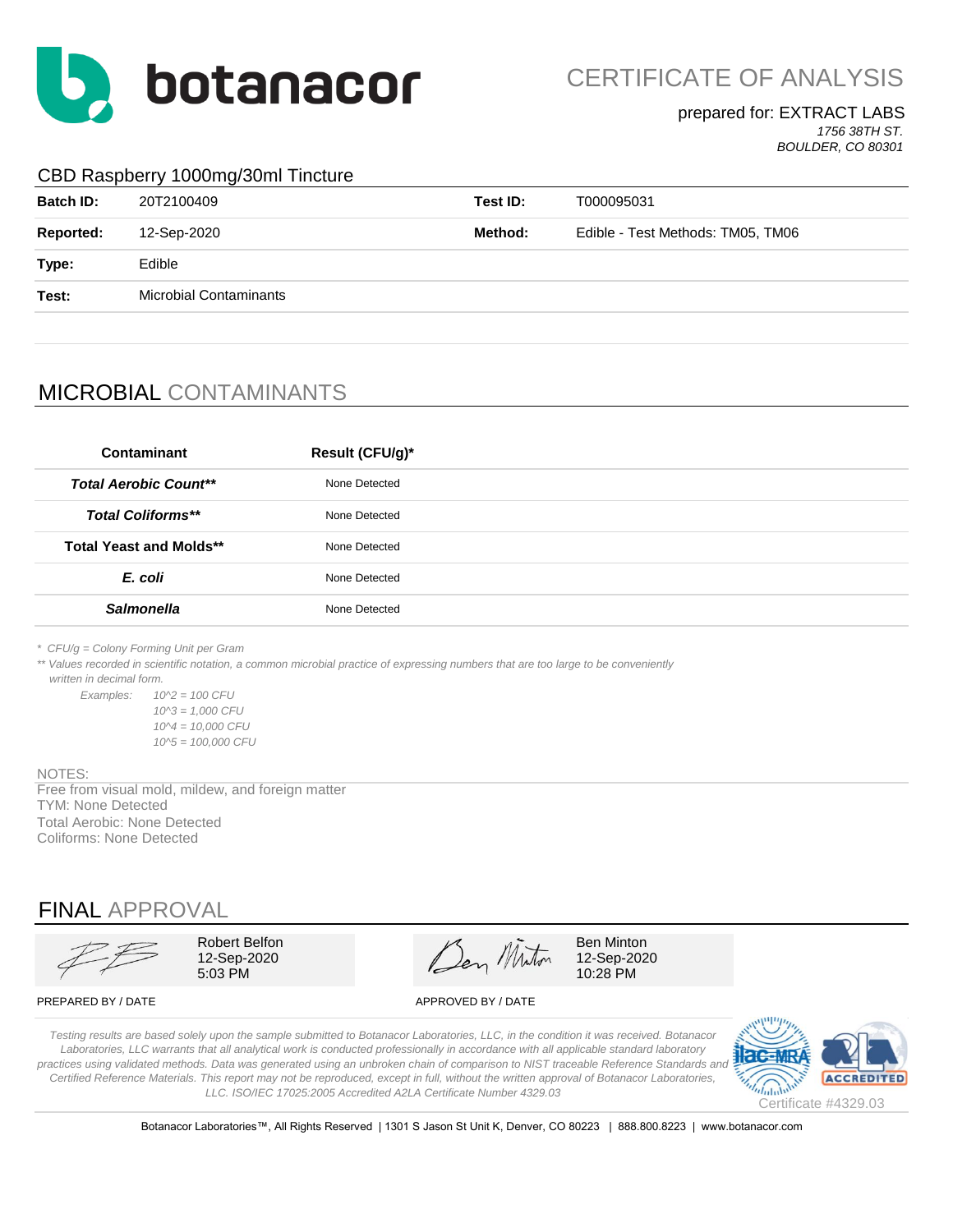

CERTIFICATE OF ANALYSIS

prepared for: Extract Labs

 3620 Walnut St. Boulder, CO 80301

# Raspberry 1000mg/30ml

| Batch ID:    | 20T2100409          | Received: | 9/8/2020  | Test: | <b>Residual Solvents</b> |
|--------------|---------------------|-----------|-----------|-------|--------------------------|
| Sample Type: | <b>CBD Tincture</b> | Analyzed: | 9/11/2020 |       |                          |
|              |                     |           |           |       |                          |

## RESIDUAL SOLVENTS

| <b>SOLVENT</b>           | <b>REPORTABLE RANGE</b> | <b>RESULT (ppm)</b> |
|--------------------------|-------------------------|---------------------|
| Acetone                  | 100-1000                | 0.00                |
| Acetonitrile             | 100-1000                | 0.00                |
| Benzene                  | $0.2 - 4$               | 0.00                |
| <b>Butanes</b>           | 100-1000                | 0.00                |
| Ethanol                  | 100-1000                | 0.00                |
| <b>Ethyl Acetate</b>     | 100-1000                | 368.95              |
| Heptane                  | 100-1000                | 0.00                |
| <b>Hexanes</b>           | $6 - 120$               | 0.00                |
| <b>Isopropyl Alcohol</b> | 100-1000                | 0.00                |
| Methanol                 | 100-1000                | 0.00                |
| Pentane                  | 100-1000                | 0.00                |
| Propane                  | 100-1000                | 0.00                |
| Toluene                  | $18 - 360$              | 0.00                |
| Xylenes                  | 43-860                  | 0.00                |
|                          |                         |                     |

### REMARKS

Passed visual inspection for particulates, mold, mildew, and other foreign substances.

### FINAL AUTHORIZATION

M.Zapata 11-Sep-20 11-Sep-20 11-Sep-20  $\mathcal{M}$  11-Sep-20  $\mathcal{M}$   $\mathcal{M}$   $\mathcal{M}$   $\mathcal{M}$   $\mathcal{M}$   $\mathcal{M}$   $\mathcal{M}$   $\mathcal{M}$   $\mathcal{M}$   $\mathcal{M}$   $\mathcal{M}$   $\mathcal{M}$   $\mathcal{M}$   $\mathcal{M}$   $\mathcal{M}$   $\mathcal{M}$   $\mathcal{M}$   $\mathcal{M}$   $\mathcal{M}$  ANALYZED BY/DATE AUTHORIZED BY / DATE AUTHORIZED BY / DATE RELEASED BY/DATE

Laboratory results are based on the sample submitted to Extract Labs, INC, in the condition it was received. Extract Labs, INC warrants that all analyses performed were done in a professional manner in accordance with all relevant standard laboratory practices and good manufacturing practices. Extract Labs, INC is currently in the process of obtaining ISO 17025 accreditation but has not yet been obtained. All data was generated using certified reference materials and NIST traceable reference standards. Report can only be reproduced with the written consent of Extract Labs, INC.